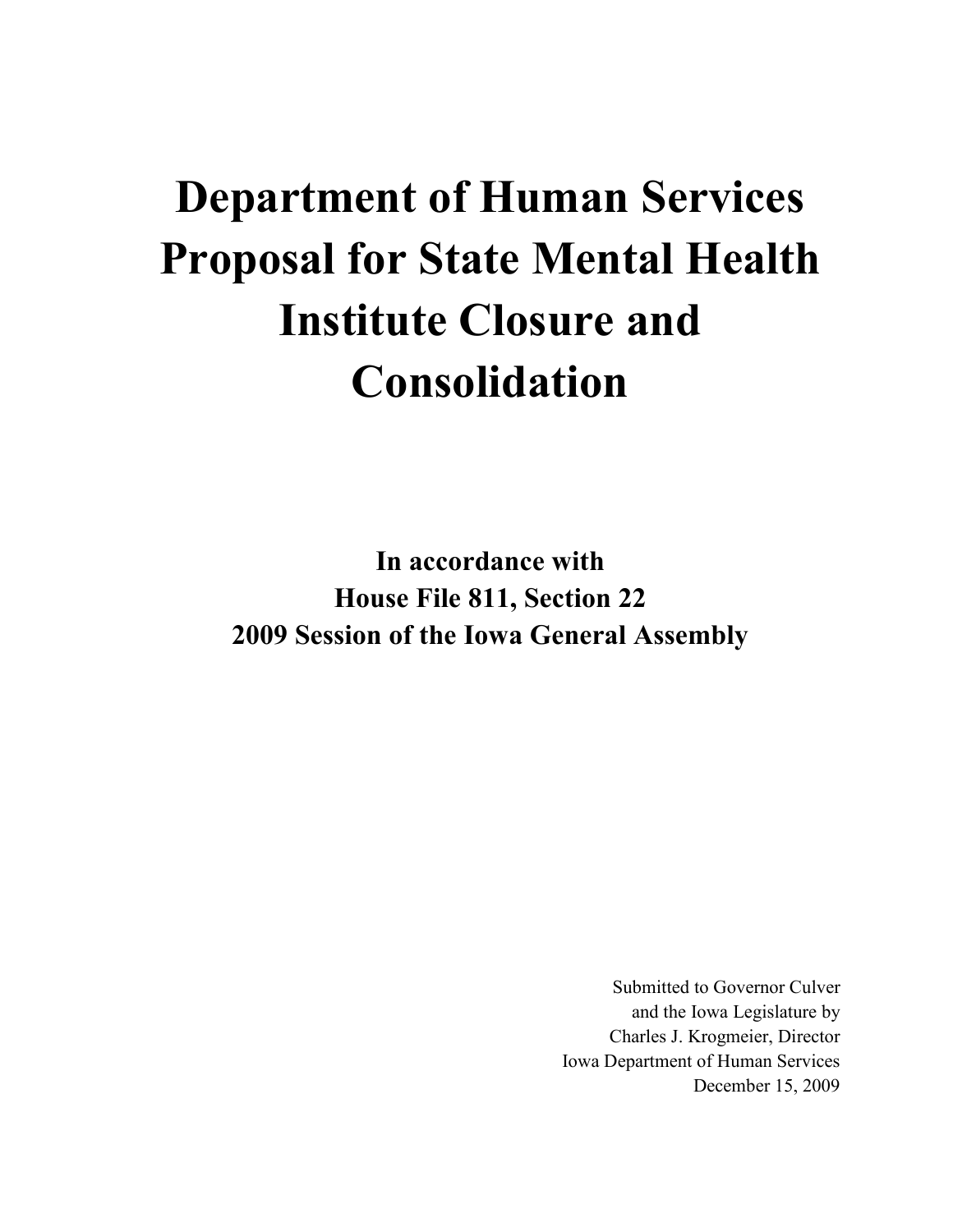# **Table of Contents**

| П.   |  |
|------|--|
| III. |  |
|      |  |
|      |  |
|      |  |
|      |  |
|      |  |
|      |  |
| IV.  |  |
|      |  |
|      |  |
|      |  |
|      |  |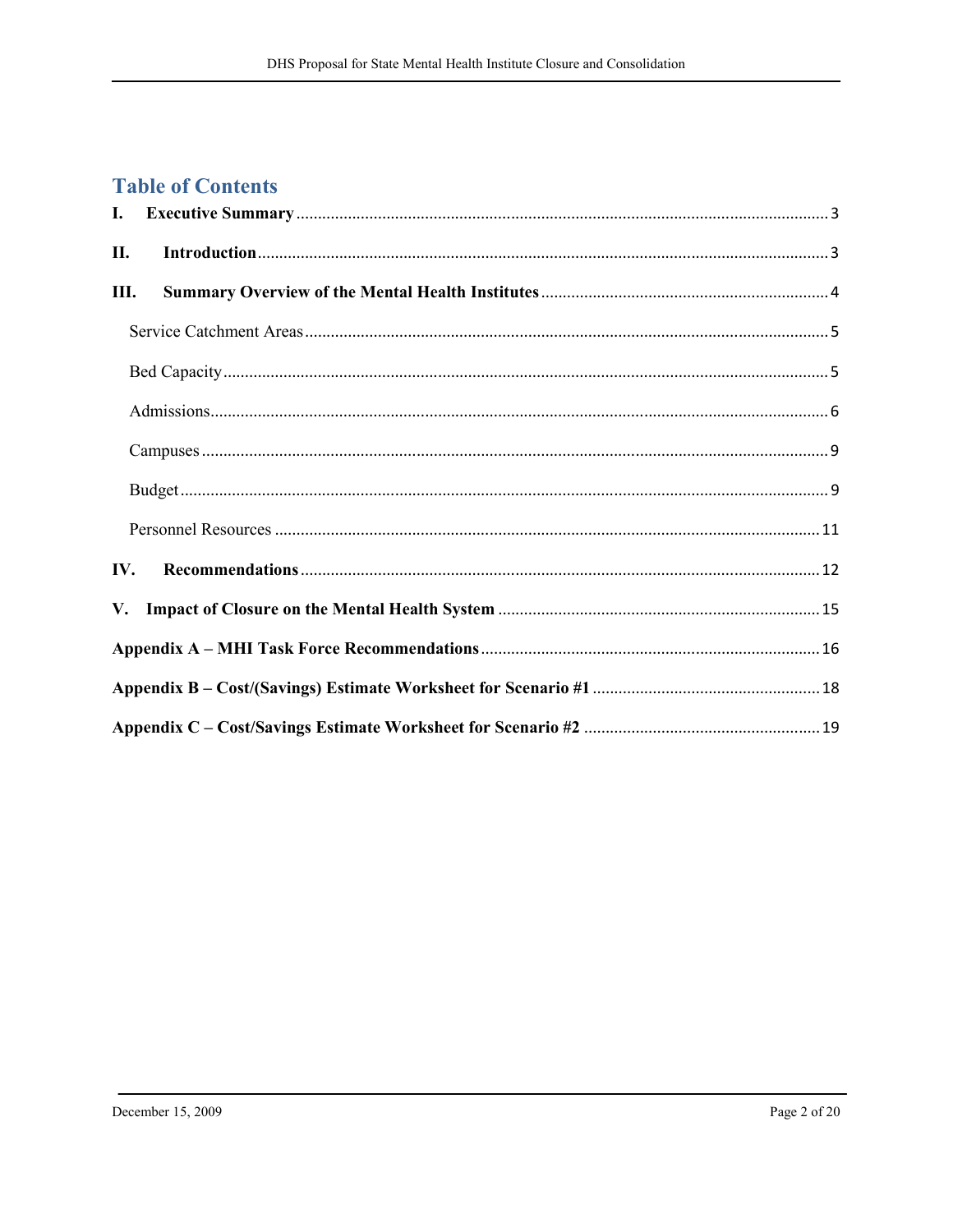#### I. Executive Summary

The Department's recommendation for closure and consolidation is based on an analysis of the existing programs, persons served, physical plant costs, expenses and renovation/infrastructure costs for relocation, and review of the draft report from the MHI Task Force. Further detail surrounding the analysis used to drive the recommendation is found under the Recommendations section, beginning on page 12 of this report.

In response to the legislative requirement to recommend closure and consolidation of an MHI, the Department recommends the closure of the Mount Pleasant Mental Health Institute with consolidation of its programs and operational beds at the Independence Mental Health Institute. With this recommendation, Independence MHI will add beds to accommodate the 15 adult psychiatric beds, 14 dual diagnosis beds, and 50 substance abuse treatment beds now located at the Mount Pleasant MHI. This relocation will take an estimated six months from the time statutory authority and corresponding appropriations are received.

There are two scenarios which impact costs. Scenario one assumes closure of Mount Pleasant in FY2011 with net general fund savings of \$529,233. For this same scenario, in FY2012 the net general fund savings from FY2010 is \$ 1,748,777. Scenario two assumes consolidation and corresponding administrative transfer of employees to Independence. For this scenario the estimated net general fund impact of the recommendation in FY2011 ranges from a cost of \$ 414,795 to a cost of \$ 2,617,527 depending on which financial model and corresponding assumptions are utilized. In FY2012 the net general fund savings from FY2010 in scenario two is also \$ 1,748,777.

Additional information may be located in section 4 of this report, and detailed financial models may be located in Appendices B and C.

#### II. Introduction

On May  $26<sup>th</sup>$ , 2009, Governor Chester J. Culver signed into law House File 811, from the  $82<sup>nd</sup>$  Iowa General Assembly. House File 811 includes appropriations for health and human services and other related provisions and appropriations. Section 22 of House File 811 includes language that places requirements on the Department of Human Services (DHS) relating to its operation of the four Mental Health Institutes (MHI) in the State:

The department shall submit a proposal for closing one state mental health institute and consolidating the services provided at the other state mental health institutes. The proposal shall provide for maintaining the existing levels of beds and services after the consolidation. The proposal shall be developed in coordination with the task force review of the four institutes performed under this section. The department shall incorporate or address the findings and recommendations of the task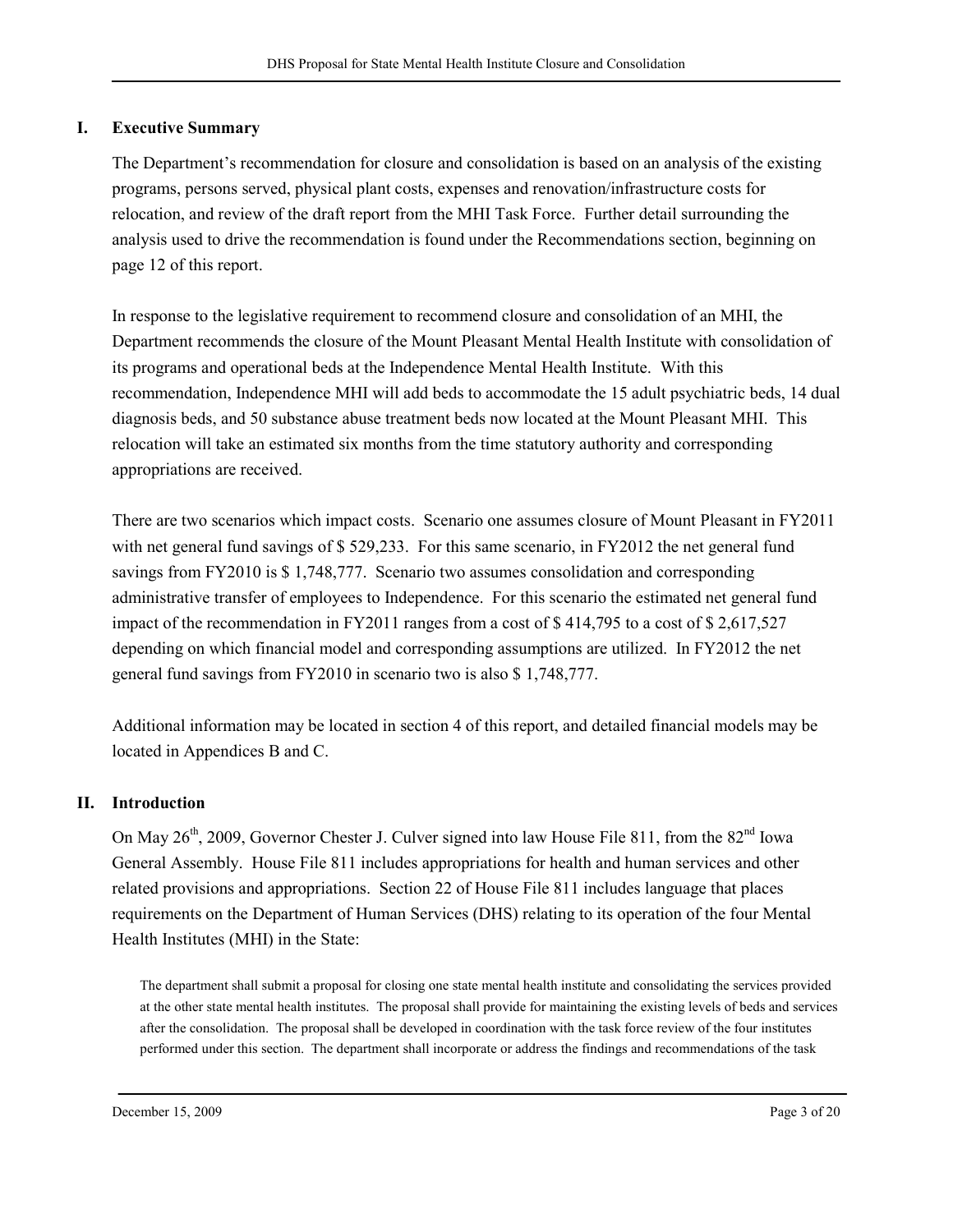force in such proposal. The proposal shall be submitted to the persons designated by this division of this Act for submission of reports on or before December 15, 2009.

The department shall staff a task force to be appointed by the governor consisting of knowledgeable citizens to perform an in-depth review of the four state mental health institutes, services provided, public benefits of the services provided, economic effects connected to the presence of the institutes that are realized by the communities in the areas served and the families of personnel, and other public costs and benefits associated with the presence and availability of the four institutes. The review shall be coordinated with the proposal to be developed by the department under this section and shall incorporate or address the proposal findings and recommendations. The task force shall submit a report providing findings and recommendations to the governor and general assembly on or before December 15, 2009.

The DHS is required to submit a proposal on or before December 15<sup>th</sup>, 2009, for closing one state MHI, and consolidating the services provided at the other MHIs. The DHS is also required to staff a task force of knowledgeable citizens, appointed by the Governor, to perform an in-depth review of the MHIs. The task force is also required to submit a report on or before December  $15<sup>th</sup>$ , 2009, inclusive of its findings and recommendations.

#### III. Summary Overview of the Mental Health Institutes

Iowa's four Mental Health Institutes, located in Cherokee, Clarinda, Independence and Mount Pleasant, provide critical access to quality acute psychiatric care for Iowa's adults and children needing mental health treatment, and provide specialized mental health related services. The specialized services include substance abuse treatment, dual diagnosis treatment for persons with mental illness and substance addiction, psychiatric medical institution for children (PMIC), and long-term psychiatric care for the elderly (geropsychiatric).

As an integral part of Iowa's mental health and substance abuse service delivery system MHIs provide services to persons who are unable to receive necessary evaluation or treatment services in the community. Treatment services and programs provide a safe, therapeutic environment for stabilization allowing individuals to return home as soon as possible.

The purpose of each Mental Health Institute is to operate as regional resource centers providing one or more of the following:

- Person-centered treatment, training, care, habilitation and support services for individuals with mental illness or a substance abuse problem that supports the individual's treatment plan; and
- Facilities, services and other support to the communities located in the region being served by a mental health institute so as to maximize the usefulness of the mental health institutes while minimizing overall costs.

Iowa Code §226 establishes the official designation and purpose for the Mental Health Institutes.

December 15, 2009 Page 4 of 20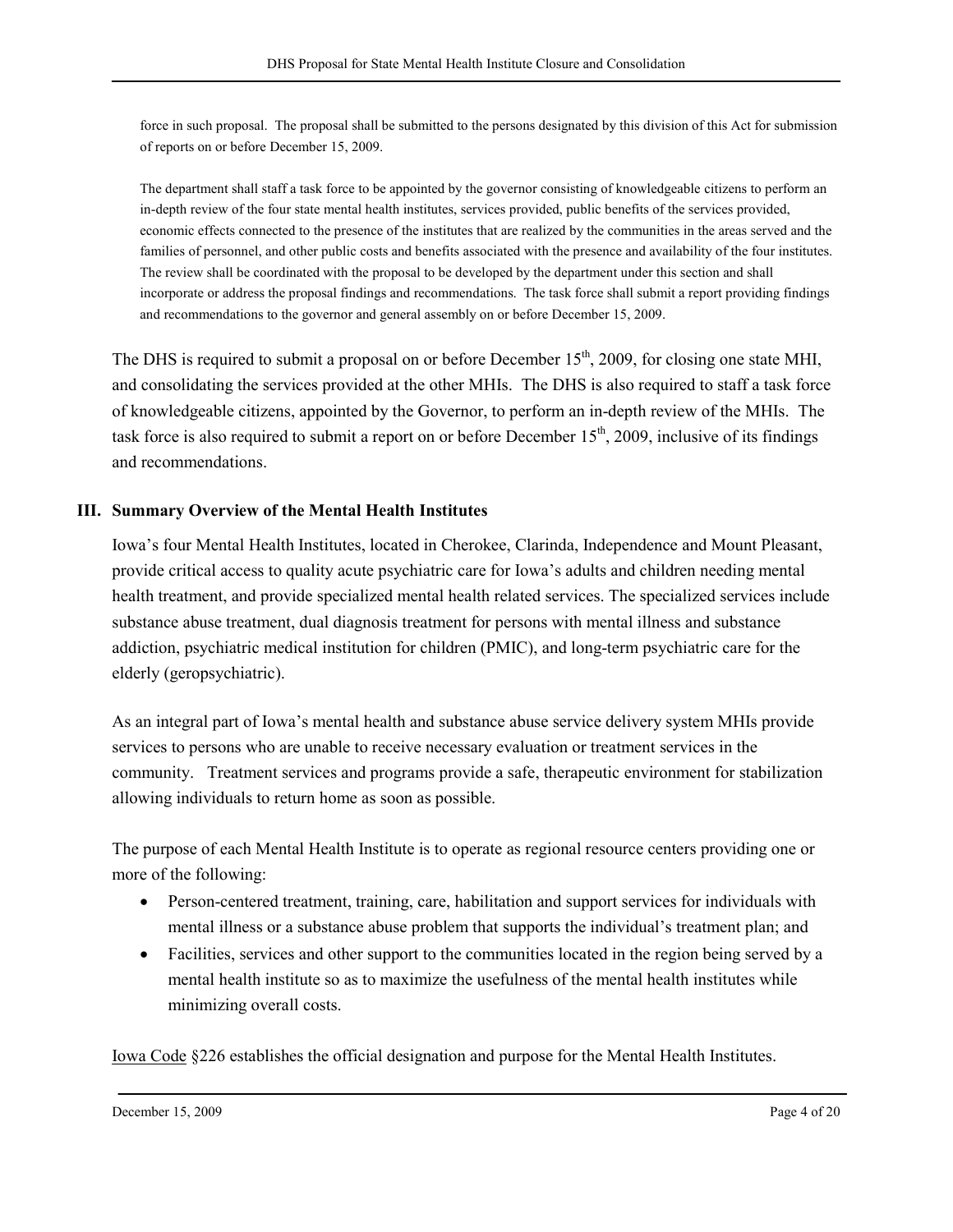All four MHIs are licensed as hospitals under Iowa Code §135B and all four MHIs are also certified by the Centers for Medicare and Medicaid Services (CMS) for participation in the Medicare and Medicaid programs. In addition, Cherokee and Independence are accredited by The Joint Commission.

# Service Catchment Areas

The State's catchment areas for adult psychiatric services were designed to account for operational capacities at each of the MHIs, as noted in Chart 1. The children and adolescent programs' catchment areas are noted in Chart 2. The geropsychiatric program at the Clarinda MHI and the dual diagnosis and substance abuse programs at the Mount Pleasant MHI accept admissions from the entire state.



## **Bed Capacity**

Since their establishment in the mid-to-late 1800's, the Mental Health Institutes' populations and operational bed capacities have been significantly impacted by advancement in treatment modalities and increases in community-based services. The MHIs operational capacity peaked in the mid 1940's, when there were approximately 6,500 individuals in the various programs on an average day. Since that time, the MHIs mission and role has changed.

As a result of across the board budget cuts in FY1991 and FY1992, consolidation of geropsychiatric and substance abuse treatment programs occurred at the Clarinda and Mount Pleasant MHIs, respectively. Further economic hardships and State budget shortfalls in FY2002 and FY2003 resulted in a 38.3% reduction in aggregate operational capacity at the MHIs. The current operational bed capacity as noted in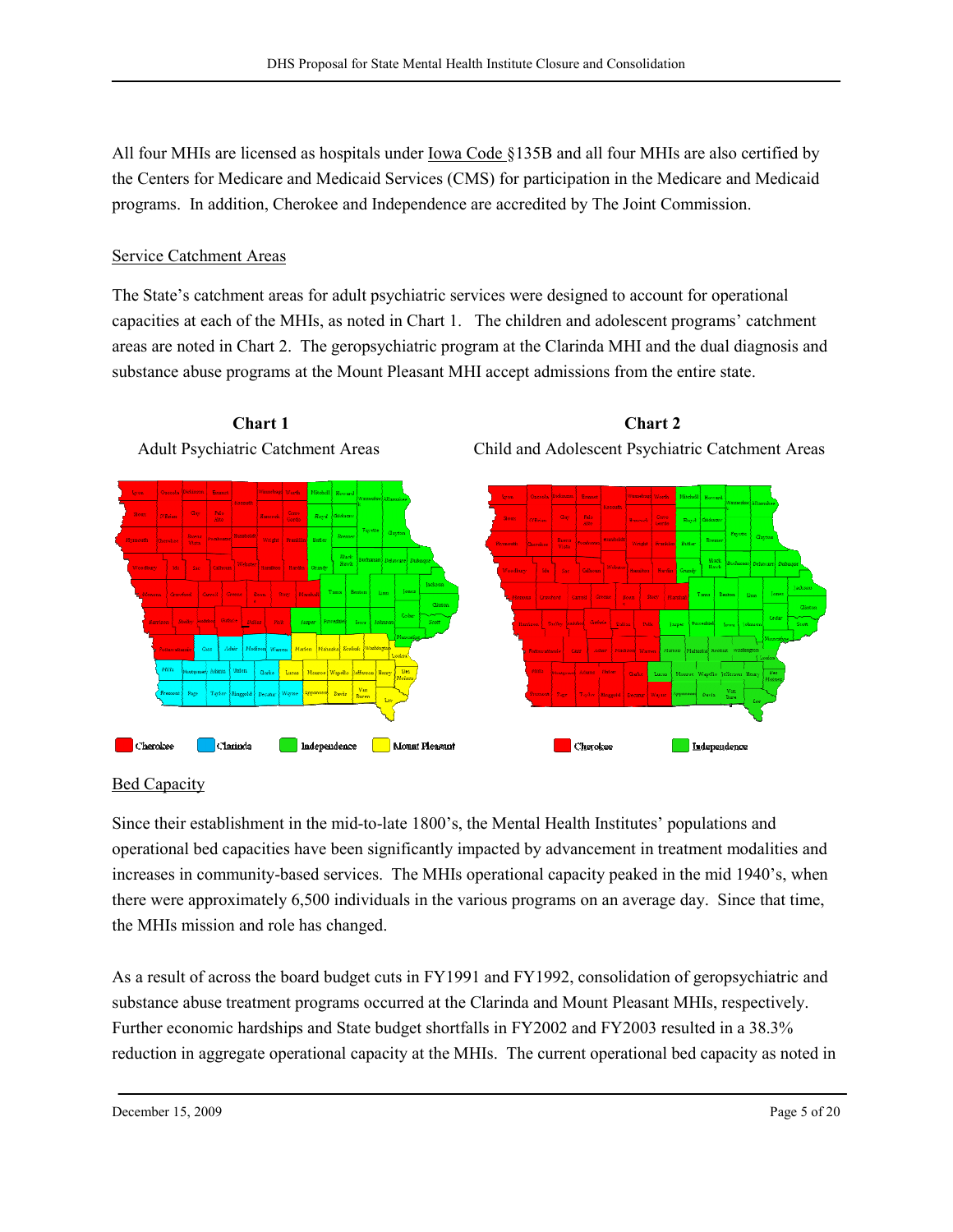Table 1 has been maintained in FY2010, despite the 10% across the board budget reduction. Per the legislative requirements outlined in HF 811, this capacity will be maintained in the closure and consolidation recommendations in this report.

Additional details relating to previous operational bed closures and consolidations may be located in the HF 811 Briefing Document located at http://www.dhs.state.ia.us/mhdd/MHI\_TaskForce/MHI\_TaskForce.html.

| Program                | <b>Cherokee</b> | <b>Clarinda</b> | Independence | <b>Mount Pleasant</b> | <b>TOTAL</b> |
|------------------------|-----------------|-----------------|--------------|-----------------------|--------------|
| Adult Psychiatric      | 46              | 20              | 40           | 14                    | 120          |
| Child Psychiatric      | 6               |                 | 15           |                       | 21           |
| Adolescent Psychiatric | 6               |                 | 10           |                       | 16           |
| Geropsychiatric        |                 | 35              |              |                       | 35           |
| Dual Diagnosis         |                 |                 |              | 15                    | 15           |
| <b>PMIC</b>            |                 |                 | 30           |                       | 30           |
| <b>Substance Abuse</b> |                 |                 |              | 50                    | 50           |
| <b>Total Beds</b>      | 58              | 55              | 95           | 79                    | 287          |

| Table 1                                                  |
|----------------------------------------------------------|
| Mental Health Institute Operational Bed Capacity, FY2010 |

#### Admissions

Typically, individual MHI admissions come from counties within their individual catchment area. However, MHIs do admit from counties outside their catchment area when there is a bed shortage in the originating MHI's catchment area. Use of the adult psychiatric, child and adolescent, and PMIC beds are directly related to the availability of alternative community based treatment options.

The geropsychiatric program at the Clarinda MHI and the dual diagnosis program at the Mount Pleasant MHI accept admissions from the entire state. The substance abuse program at the Mount Pleasant MHI also accepts admissions from the entire state with 46.3% of admissions coming from Polk County in FY2009.

Collectively, the MHIs admitted 1,976 individuals in FY2009. There has been a 37.3% decrease in admissions (from 3,151 to 1,976) during the past nine years, as noted in Chart 3.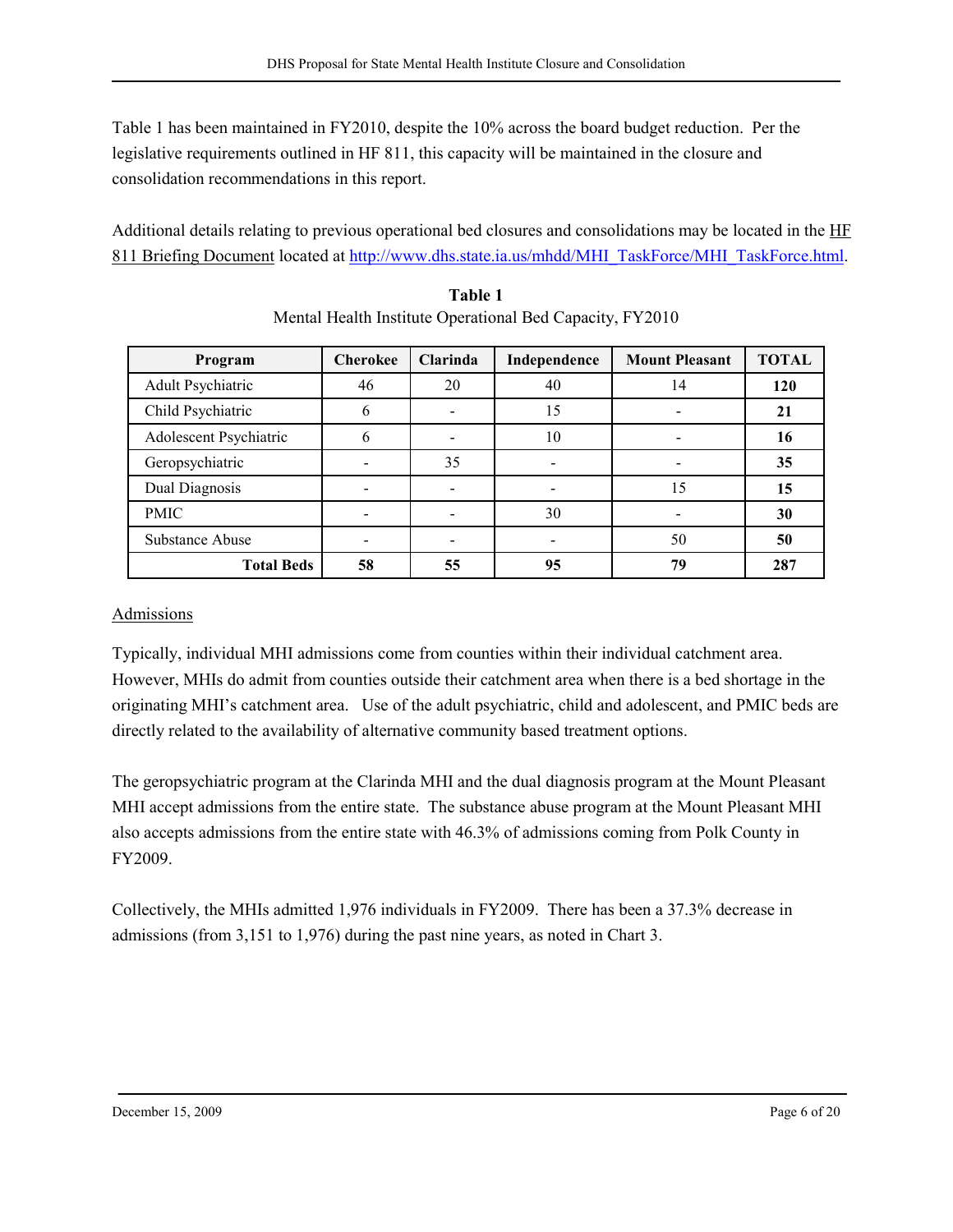

Chart 3 Total Admissions by Institute, FY2000 – FY2009

Admissions declined sharply in FY2003 following the operational capacity reductions, with specific program trending as noted in Chart 4.



Chart 4 Total Admissions by Program, FY2000 – FY2009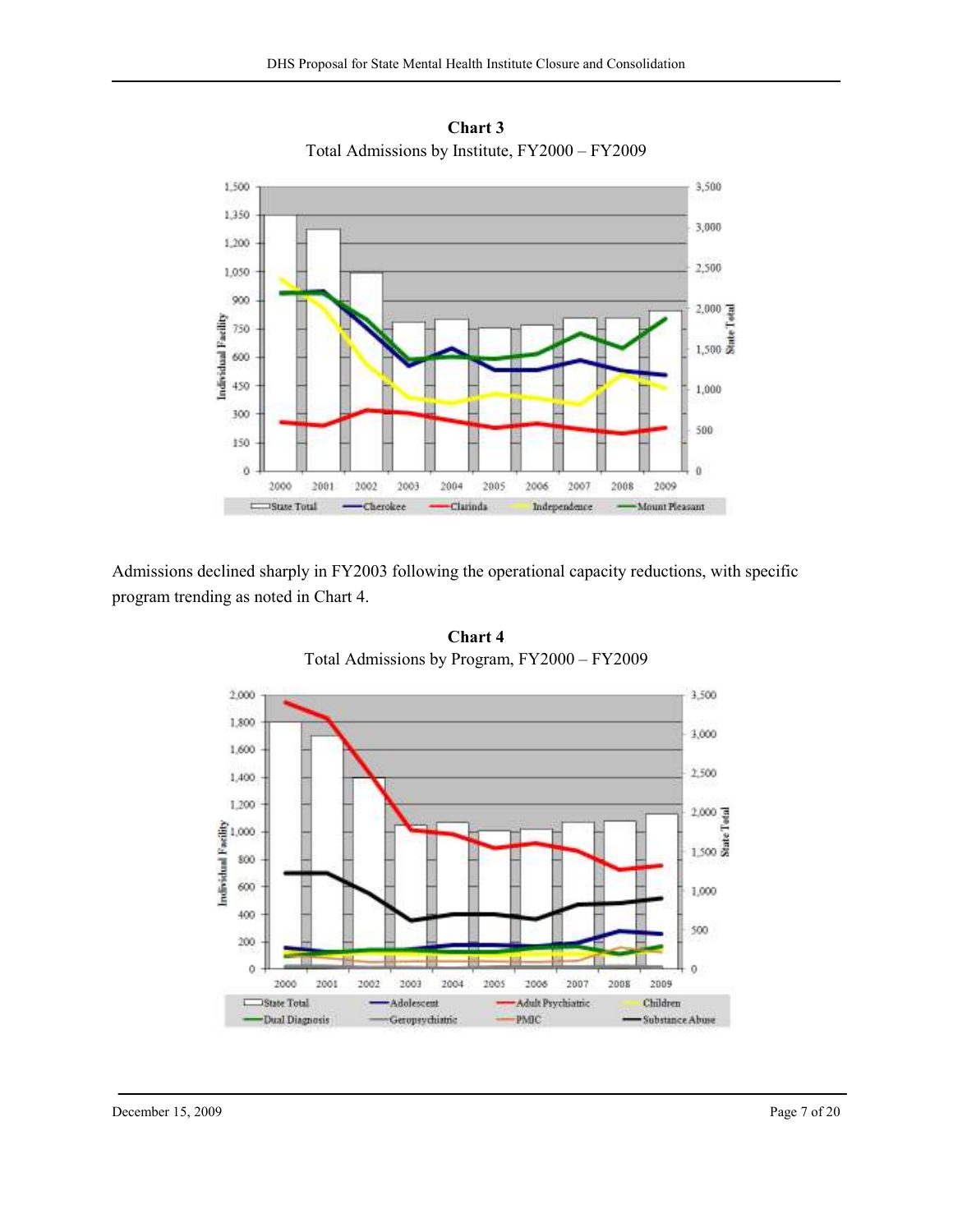Overall admissions to the adult psychiatric programs have somewhat decreased, and admissions to the dual diagnosis and geropsychiatric programs have essentially remained level.

Admissions to the substance abuse, child and adolescent psychiatric, and PMIC programs have increased slightly. The increase in substance abuse admissions is not surprising given the expansion of twenty additional beds in FY2006.

It should be noted that the majority of the increase in the child and adolescent psychiatric and PMIC programs is attributable to a change in the way the Department records admissions. Specifically, the Independence MHI's child and adolescent programs often transfer patients no longer needing acute psychiatric treatment to their PMIC unit. Beginning in FY2008, the Department now calculates these transfers out of the program as discharges and admissions to the child and adolescent or PMIC programs, respectively.

In FY2009, 78.7% of all admissions to the MHIs were involuntary, as noted in Table 2.

| Program           | <b>Total Admission</b><br>in FY2009 | $\frac{0}{0}$<br>Involuntary |
|-------------------|-------------------------------------|------------------------------|
| Adult             | 758                                 | 74.2%                        |
| Child             | 140                                 | 75.7%                        |
| Adolescent        | 258                                 | 85.3%                        |
| Geropsychiatric   | 13                                  | 61.5%                        |
| Dual Diagnosis    | 167                                 | 71.1%                        |
| <b>PMIC</b>       | 122                                 | 85.2%                        |
| Substance Abuse   | 518                                 | 84.3%                        |
| <b>Total Beds</b> | 1,976                               | 78.7%                        |

Table 2 Involuntary Admissions to Mental Health Institute Programs, FY2009

For FY2010 it is estimated that program admissions will stay fairly constant; however this is largely dependent on local capacity to continue to serve individuals with challenging and complex issues.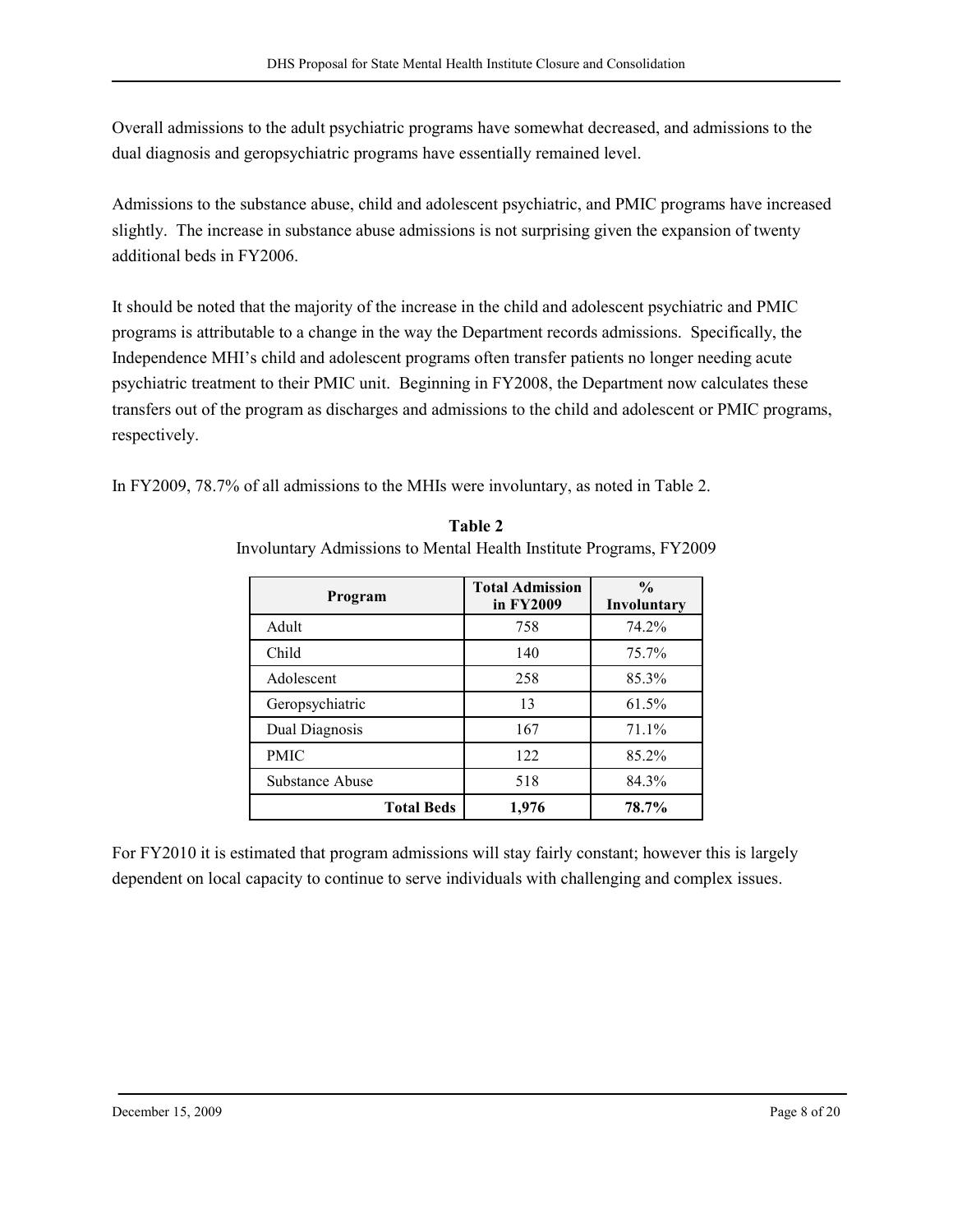# **Campuses**

The MHIs have approximately 1.9 million square feet of building space in campus buildings and structures as noted in Table 3. In addition, the campuses are comprised of approximately 706 acres of land. The Department of Corrections leases approximately 79 of these acres for crops or pasture.

| <b>Facility</b>  | <b>Total Acres</b> | <b>Acres Farmed</b><br>by DOC | <b>Square Footage of</b><br><b>Buildings &amp; Structures</b> |
|------------------|--------------------|-------------------------------|---------------------------------------------------------------|
| Cherokee         | 209.00             | 0.00                          | 637,038                                                       |
| Clarinda         | 220.00             | 9.00                          | 561,000                                                       |
| Independence     | 276.60             | 70.40                         | 615,034                                                       |
| Mount Pleasant * | n/a                | n/a                           | 71,625                                                        |
| Totals           | 705.60             | 79.40                         | 1,884,697                                                     |

Table 3 Campus Acreage and Square Footage of All Structures, FY2009

\* Mount Pleasant MHI only utilizes eight (8) structures on campus.

All four of the MHIs currently lease space to other organizations on their campuses; some of the relationships with these lessees date back more than 40 years. Lessees include the Iowa Vocational Rehabilitation Services, community mental health centers, private residential programs, Targeted Case Management services, court services, and many others.

# Budget

After the 10% across the board (ATB) budget reduction enacted on October  $8<sup>th</sup>$ , 2009, the combined FY2010 operational budget for the MHIs is an estimated \$ 54,748,300; individual MHI operational budgets are noted in Table 4. Approximately 85.6% of the combined MHI budget is utilized for salaries and 14.4% for support. The support budget covers key items such as medications, food, utilities, etc. Infrastructure funds are appropriated separately.

The MHIs may receive funding for infrastructure repair or improvements through the routine maintenance, major maintenance, and capital appropriations to the Department of Administrative Services (DAS). The operational budgets include routine maintenance funds appropriated to and distributed by DAS to the MHIs on a square footage basis.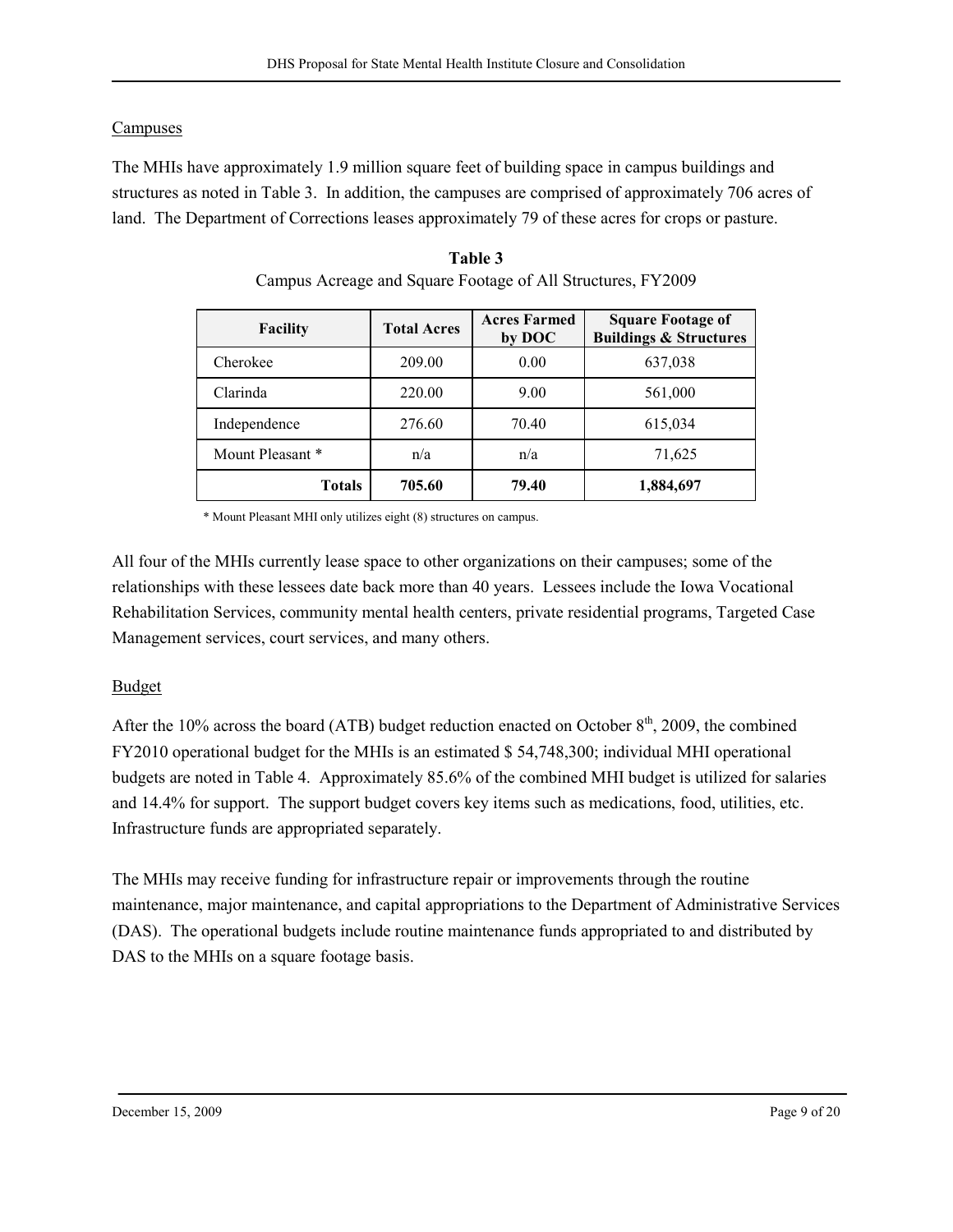| <b>Facility</b>       | <b>FY2010 Projected</b><br><b>Operational Budget *</b> |
|-----------------------|--------------------------------------------------------|
| Cherokee              | \$16,156,940                                           |
| Clarinda              | 8,634,922                                              |
| Independence          | \$21,159,153                                           |
| <b>Mount Pleasant</b> | 8,797,285                                              |
| Total                 | \$54,748,300                                           |

Table 4 Mental Health Institute Post 10% ATB Operational Budgets, FY2010

\* Budget amounts do not include furlough savings or projected transfers between facilities.

The Mount Pleasant MHI currently has one major maintenance project approved to remodel patient restrooms and showers at an estimated cost of \$ 1,200,000. The Vertical Infrastructure Advisory Committee has recommended this project be funded, however design and construction has not started and the project could be deferred. There are no capital funds appropriated for the Mount Pleasant MHI at this time.

Based on FY2010 projections, up-front revenue sources are noted in Chart 5:



Chart 5 Mental Health Institute Up-Front Revenue Sources, FY2010 Projected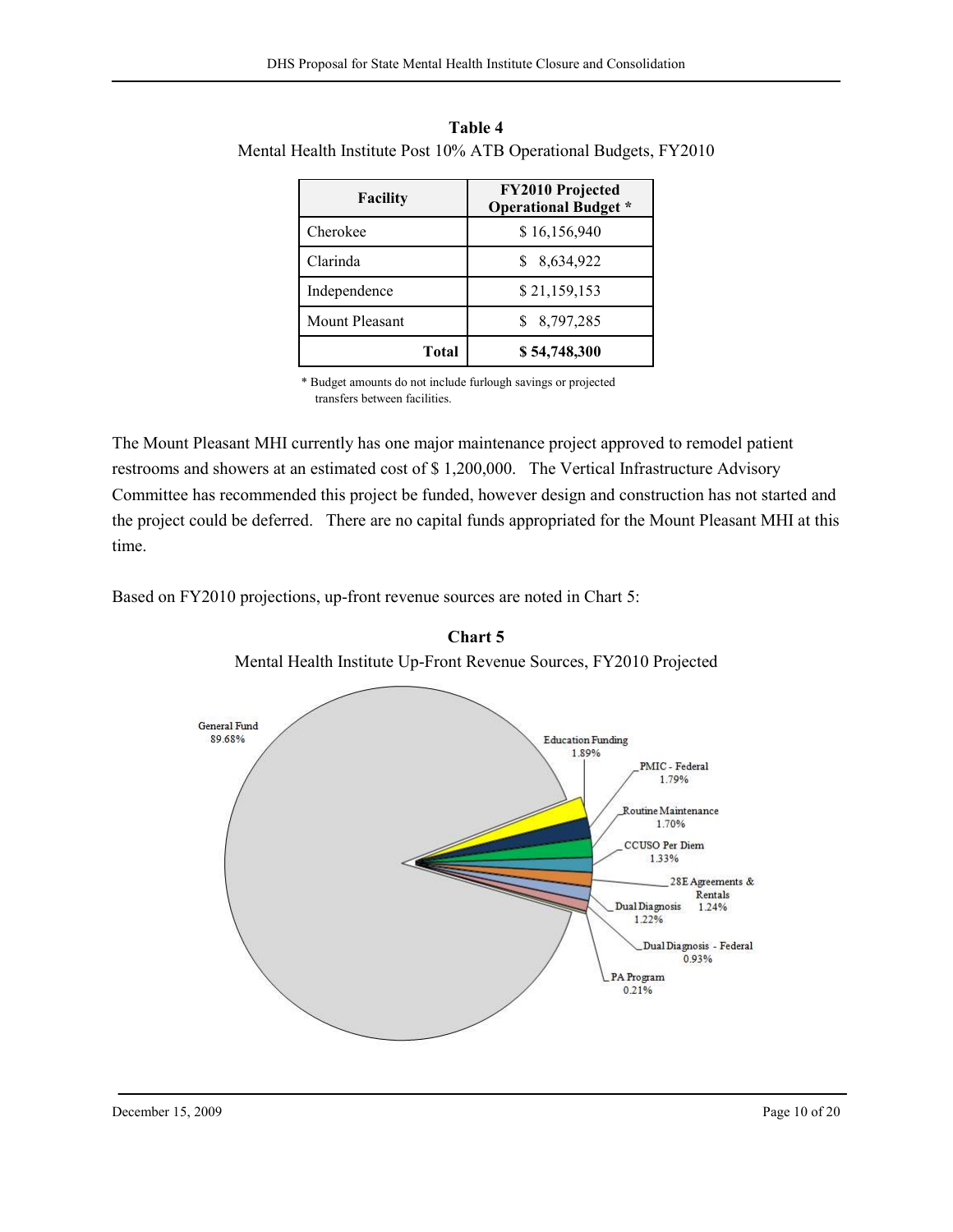Chart 6 illustrates the actual funding sources utilized, once all billable entities are considered. At year end, \$ 14,222,579 is projected to be returned to the General Fund, reducing the actual impact by 25.7%.





## Personnel Resources

During FY2010, the post-10% ATB funded level of staff is 675.79 full time equivalents (FTEs) as noted in Table 5. This figure includes 30.94 shared administrative and support FTEs that perform duties for both the MHI and the Department of Corrections on the shared campuses in Clarinda and Mount Pleasant. Salaries for these staff are allocated on the basis of services provided.

| Table 5                               |
|---------------------------------------|
| Mental Health Institute Overview Data |

| Facility       | <b>FY2010 Funded FTEs</b> |
|----------------|---------------------------|
| Cherokee       | 201.00                    |
| Clarinda       | 100.48                    |
| Independence   | 266.67                    |
| Mount Pleasant | 107.64                    |
| Totals         | 675.79                    |

1 Clarinda FTEs include 15.50 shared FTEs with the Department of Corrections.

2 Mount Pleasant includes 15.44 shared FTEs with the Department of Corrections.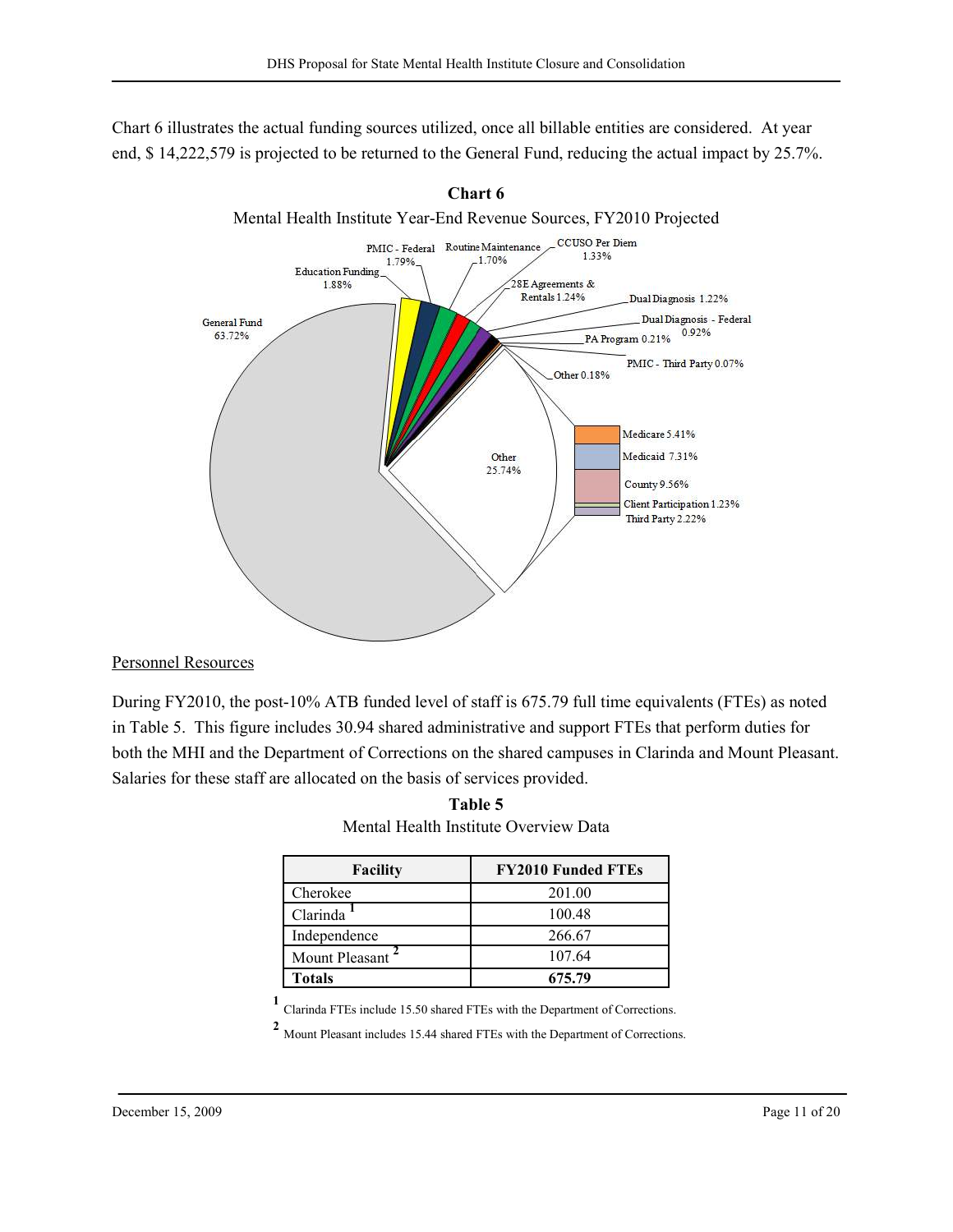# IV. Recommendations

As noted in the Executive Summary on page 3, the Department recommends closure of the Mount Pleasant Mental Health Institute with consolidation of its programs and operational beds at the Independence Mental Health Institute.

If the Legislature approves the closure of the Mount Pleasant MHI, the Department recommends amendments to Iowa Code §218 and related sections, as they relate to the operation of the Mental Health Institutes.

In relation to closure and consolidation, the MHI Task Force draft report provides recommendations; a comprehensive list of the recommendations is located in Appendix A.

In developing the MHI Task Force recommendations, the Department utilized the Iowa State University Department of Economics' analysis of the economic, fiscal, and community impacts associated with closure and consolidations models conducted for the MHI Task Force. The ISU's final report may be located at http://www.dhs.state.ia.us/mhdd/MHI\_TaskForce/MHI\_TaskForce.html. To summarize its contents, the overall analysis demonstrates a relatively greater impact to areas with the higher levels of staff and associated resources (i.e., the Cherokee and Independence MHIs), and a relatively lesser impact to areas with the lower levels of staff and associated resources (i.e., the Clarinda and Mount Pleasant MHIs).

Each MHI was evaluated as to its appropriateness as a candidate for closure. After preliminary analysis, it was determined that some MHIs were less suitable for closure and consolidation than others. Based on this, the Department determined:

- Children and adolescents should not be relocated to a facility currently co-campused with the Department of Corrections.
- It would not be as cost effective to close the Cherokee MHI and relocate its adult and child and adolescent programs due to the impact on shared services with the Civil Commitment Unit for Sexual Offenders (CCUSO).
- It would not be cost effective to close the Independence MHI due to the high volume of operational beds that would be consolidated throughout the state.
- It would not be cost effective to close the Clarinda MHI due to the estimated infrastructure costs required for renovation at another facility in order to meet nursing home licensure standards for the geropsychiatric program. If a cost-effective location for the geropsychiatric program could be identified or if these beds were no longer operated by the Department, the closure of the Clarinda MHI is an option.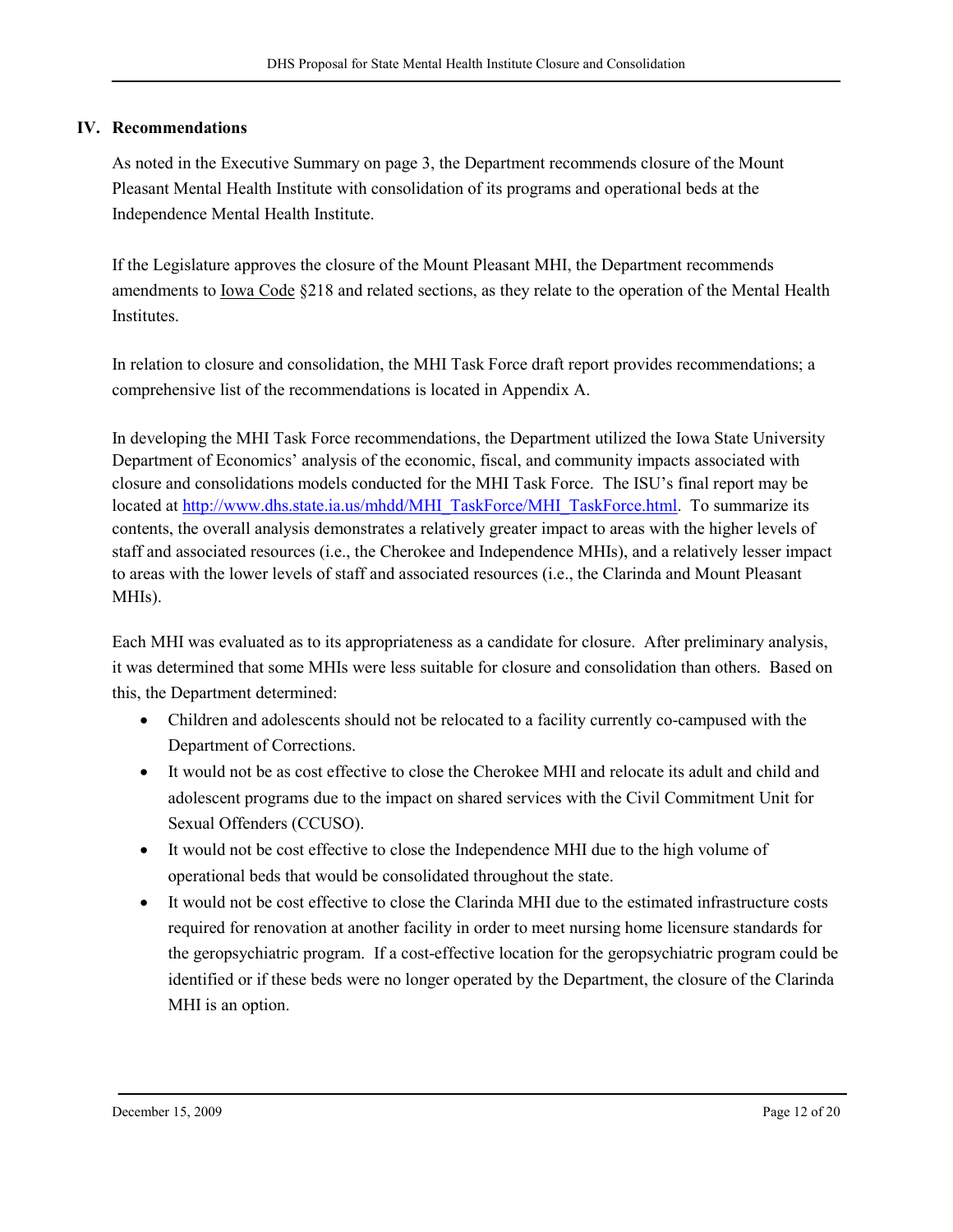As the analysis then focused further on the Clarinda and Mount Pleasant MHIs, factors that related to the selection of the recommendation included:

- Availability of appropriate space for new programs, including an examination of which campuses were conducive to the most cost-effective expansion options.
- Cost impact on other campus services.
- Impact on clients and counties especially pertaining to the geographic proximity to the receiving facility.
- Economic impact of closure to the community.

Given all the factors considered, the determination was made to recommend closure of the Mount Pleasant MHI and consolidation with the Independence MHI.

If the Legislature approves the closure of the Mount Pleasant MHI, there are two cost scenarios, both of which assume the following:

- Statutory authority and an appropriation are received May  $1<sup>st</sup>$ , 2010. Receipt of statutory authority and funding either earlier or later will correspondingly shift the estimated cost impacts.
- Budget based on post 10% across the board cuts.
- Sustain current state total operational bed capacities.
- All Mount Pleasant MHI equipment, supplies, and inventories that can be reasonably moved will be moved to the Independence MHI.
- The renovation process at the Independence MHI will take an estimated six months and the State's formal competitive bidding process will be followed.
- Admissions to all Mount Pleasant MHI programs will be halted approximately thirty (30) days prior to the actual closure of the programs. This stoppage in admissions is necessary in order to minimize the cost and time required to relocate equipment, supplies, and inventories from the Mount Pleasant MHI. This will also reduce the number of individuals remaining in the treatment program who would need to be relocated to the Independence MHI. It is important to note that admissions to the other MHI programs and facilities would not be affected.
- Funding for remaining shared service personnel and support costs within the DOC are not projected to be paid by the DHS in FY2011. The shared costs associated the DOC in FY2011 are estimated to be \$ 1,397,015, and actual operational costs incurred for the four months of ongoing operations at the Mount Pleasant MHI are estimated to be \$ 465,672.
- There are two scenarios for staffing costs: Scenario one assumes that no personnel from the Mount Pleasant MHI are relocated to the Independence MHI because the MHI has been closed. Scenario two accounts for the administrative reassignment of personnel because the facility has been consolidated.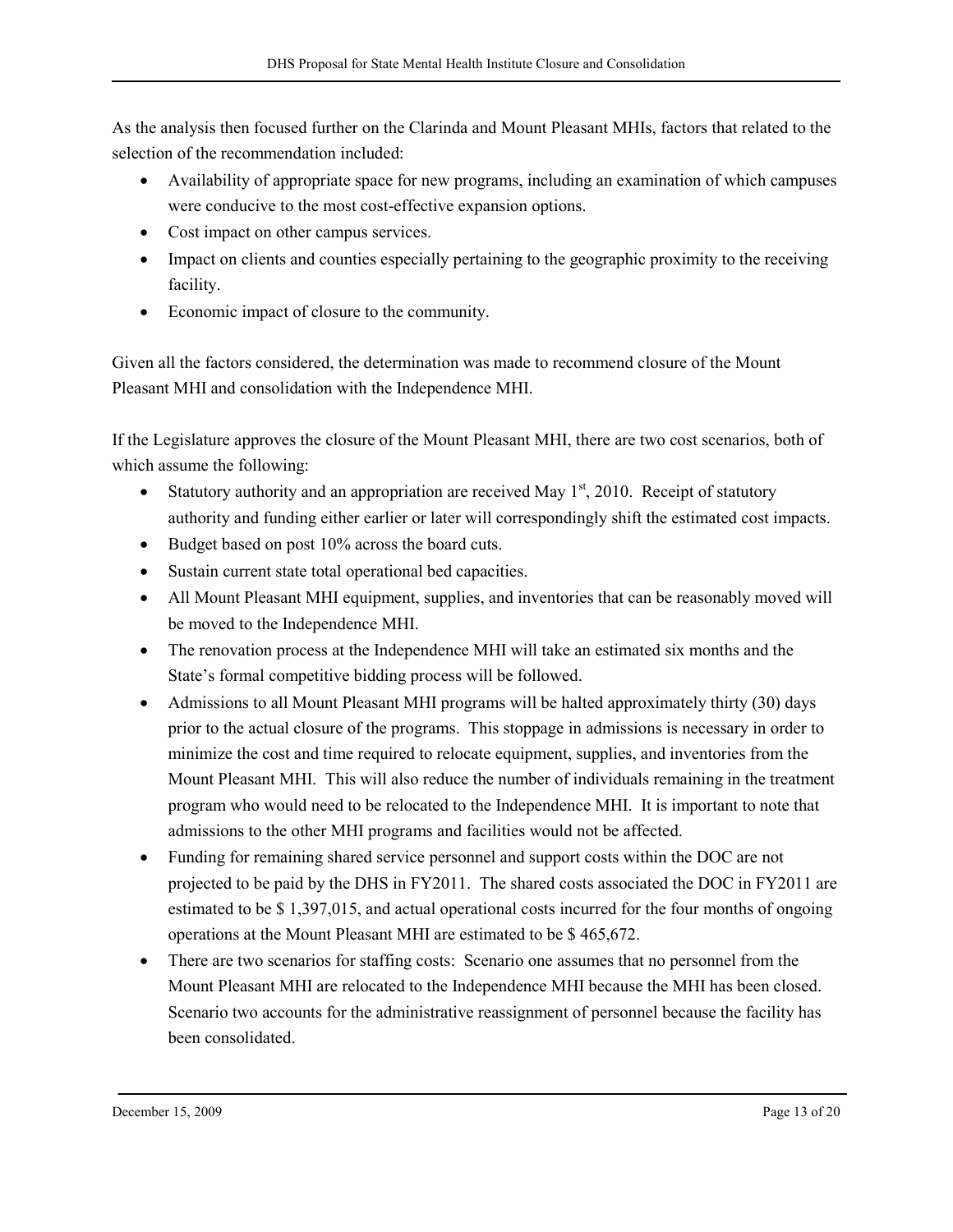The following scenarios illustrate the estimated impact to the DHS appropriation, the general fund, the net general fund, and the counties in FY2011 and FY2012. As previously noted, scenario one assumes that no personnel from the Mount Pleasant MHI are relocated to the Independence MHI because the Mount Pleasant MHI has been closed.

There are two variables that impact the estimated costs/(savings) in scenario two:

- The estimated number of personnel accepting an administrative reassignment; and
- The actual costs associated with relocating personnel.

Note that collective bargaining agreements and the State Accounting Enterprise manual speak to maximum reimbursable relocation costs of \$ 50,000.

The costs/(savings) estimates in scenario two include the following assumptions:

- The low end of the impact range includes the assumption of 21 personnel accepting the administrative reassignment at the maximum reimbursable relocation costs of \$ 50,000.
- The high end of the impact range includes the assumption of 70 personnel accepting the administrative reassignment at the maximum reimbursable relocation costs of \$ 50,000.

The true impacts to both FY2011 and FY2012 in scenario two will not be known until actual implementation occurs.

Costs/(Savings) to the: Net change from FY2010 to FY2011 Costs(Savings) Net change from FY2010 to FY2012 Costs/(Savings) DHS DHS<br>
Appropriation (\$ 454,251) (\$ 1,636,305) DHS<br>
Appro County/Federal Reimbursement to General Fund (\$ 74,982) (\$ 112,472) Net Impact to Net Impact to<br>General Fund (\$ 529,233) (\$ 1,748,777) Net Impact to<br>General Fund Impact to Counties from Per Diem \$ 41,581 \$ 62,371

| Scenario #1                | Scenario #2                      |
|----------------------------|----------------------------------|
| Mount Pleasant MHI Closure | Mount Pleasant MHI Consolidation |

| Costs/(Savings)<br>to the:                         | Net change from<br><b>FY2010 to FY2011</b><br>Costs/(Savings) *<br>Low | Net change from<br>F2010 to FY2011<br>$Costs/(Savings)^*$<br>High |               |  |  |  |  |  |
|----------------------------------------------------|------------------------------------------------------------------------|-------------------------------------------------------------------|---------------|--|--|--|--|--|
| <b>DHS</b><br>Appropriation                        | \$489,777                                                              | \$2,692,509                                                       | (\$1,636,305) |  |  |  |  |  |
| County/Federal<br>Reimbursement<br>to General Fund | (\$74,982)                                                             | (S74,982)                                                         | $(\$112,472)$ |  |  |  |  |  |
| Net Impact to<br>General Fund                      | \$414,795                                                              | \$2,617,527                                                       | (\$1,748,777) |  |  |  |  |  |
| Impact to<br>Counties from<br>Per Diem             | \$41,581                                                               | \$41,581                                                          | \$62,371      |  |  |  |  |  |

\* Note: the estimated costs associated with the consolidation model in Scenario #2 are above and beyond the amount appropriated to the Mount Pleasant MHI.

The financial models and assumptions used to estimate these figures may be located in Appendix B and C, respectively.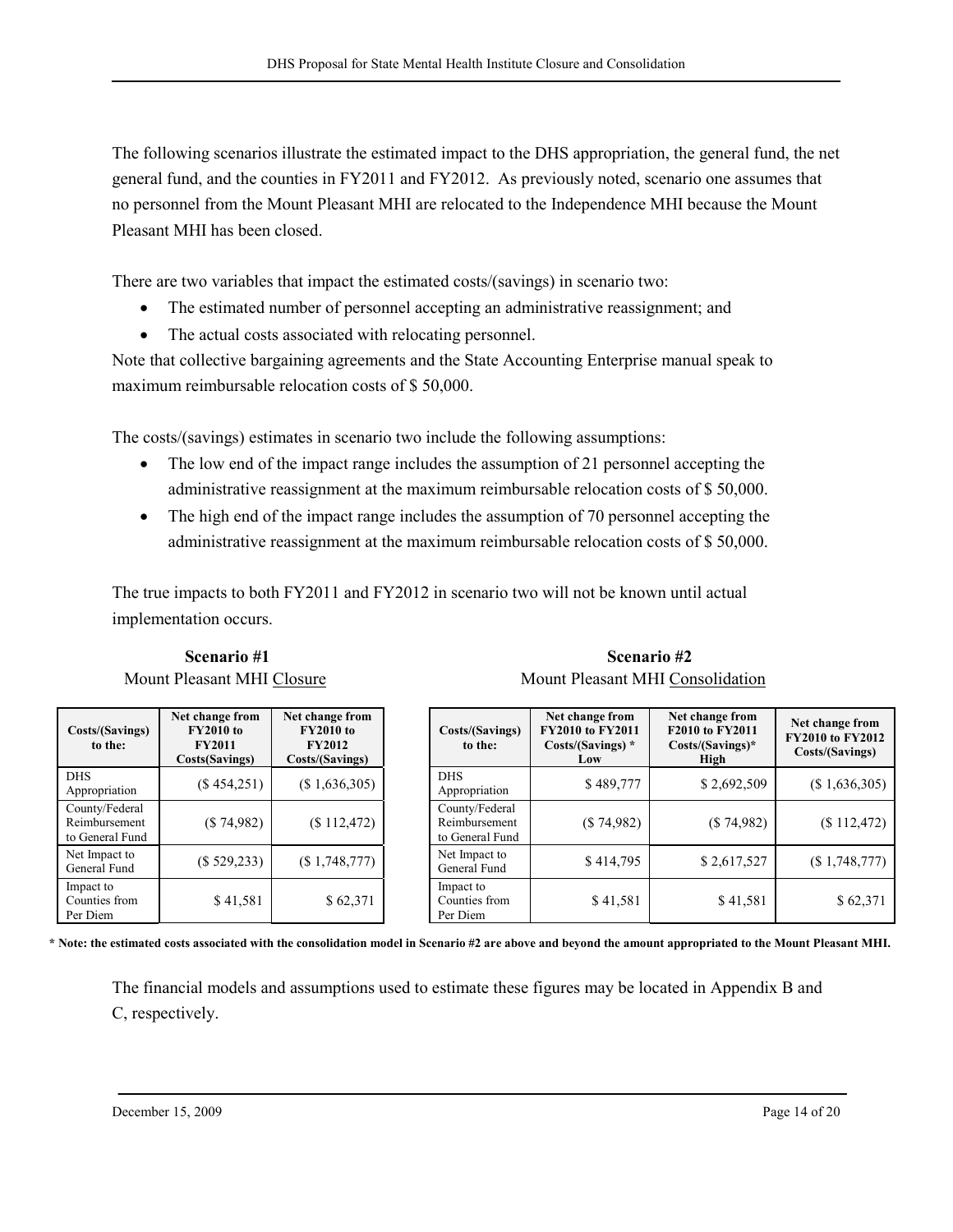Counties' costs will also be impacted, based on the estimated changes in per diem costs with the shifts in beds to the Independence MHI. The methodology to calculate per diem costs is established in Iowa Code § 230.20. In aggregate, the closure and consolidation shows a cost to the counties of \$ 62,371.

By moving programs and services from the Mount Pleasant MHI to the Independence MHI, communities will be impacted. Individuals seeking services and their families will have further to travel in order to receive those services, sheriff's departments will be impacted in having to drive further to transport individuals involuntarily committed to the facility, and there will be fewer regional beds for referral sources to utilize.

#### V. Impact of Closure on the Mental Health System

The Mental Health Institutes will remain an integral part of Iowa's mental health and substance abuse service delivery system. As part of that system, the MHIs will continue as regional resource centers, serving individuals in need of acute stabilization services, and continue to work with sub-acute and community-based resources to maximize the opportunities for individuals to be discharged to a lower level of care once they are stabilized.

This recommendation provides the Legislature the opportunity to gain some economic efficiency within the MHI operations. As the Mental Health and Disability Services Acute Care Task Force, the Legislature, and other stakeholders contemplate the structure and funding of the Iowa mental health system and make recommendations for change, the role of the MHIs will evolve as well.

Clearly the closure of the Mount Pleasant MHI will have an economic impact on Mount Pleasant and its surrounding communities. Vacating the MHI space provides the Legislature the opportunity to determine whether the DOC should expand operations potentially mitigating some job losses due to the MHI closure.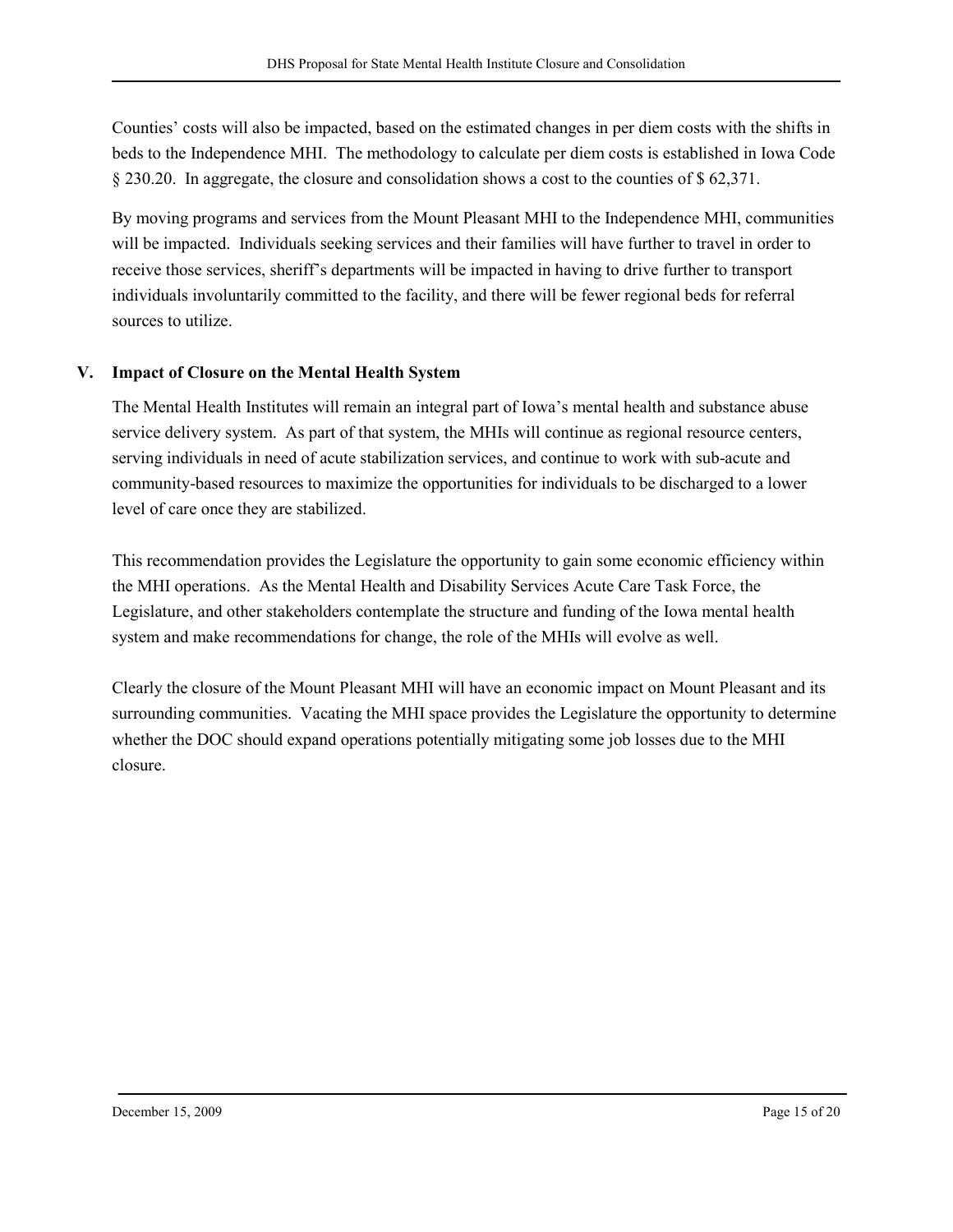#### Appendix A – MHI Task Force Recommendations

- 1. No state facilities should be closed, at this time.
- 2. Decisions that affect the future of the facilities must be made in the context of the whole service system, the people it serves, public safety, total costs, and best practices.
- 3. Collaborative efforts and communications should be expanded between the Iowa Departments of Human Services, Public Health, Corrections and Education, the Judicial Branch and other stakeholders to improve access to treatment and outcomes for those who are at risk of entering or have already entered the criminal or juvenile justice systems regarding:
	- a. Uniform screening and assessment instruments to identify persons with mental illness and substance abuse should be developed and used statewide.
	- b. Provision of mental health services to patients in jails and prison.
	- c. Cross training for mental health, substance abuse, and other co-occurring disorders for personnel.
	- d. Expansion of jail diversion programs and services to divert individuals with serious mental illness and co-occurring mental health and substance use disorders away from jail.
	- e. A study of the forensic population in Iowa to quantify the changing need for services as well as current availability of services should be conducted.
- 4. The recommendations of the DHS Mental Health Acute Care Task Force are supported and adopted as MHI Task Force recommendations, including:
	- a. Develop regional community-based mental health crisis intervention services as a first-line safety net for children, youth and adults, including Crisis Stabilization Centers, Crisis Resource Centers and Mobile Crisis Stabilization Teams and Services.
	- b. Subacute services should be developed to allow for timely transition of patients who no longer need psychiatric inpatient hospitalization services, to less intensive and less restrictive treatment centers
	- c. Expand capacity in Iowa's local hospital emergency rooms to provide appropriate psychiatric emergency room screening.
	- d. Expand the role of community mental health centers to function as Community Access Centers that provide core safety net services in designated regional geographic areas on a 24/7 basis.
- 5. The purpose and role of the MHIs as acute care providers, as stated in Iowa Code 226.1, should be reviewed and updated in keeping with changes in technology, treatment approaches and services now available in Iowa.
- 6. The MHI's should expand their capacity to share professional and clinical expertise with other communitybased providers through providing professional training, case consultation, and other support. Areas of expertise identified include: gero-psychiatric care, co-occurring disorder and substance abuse treatment, and mental illness.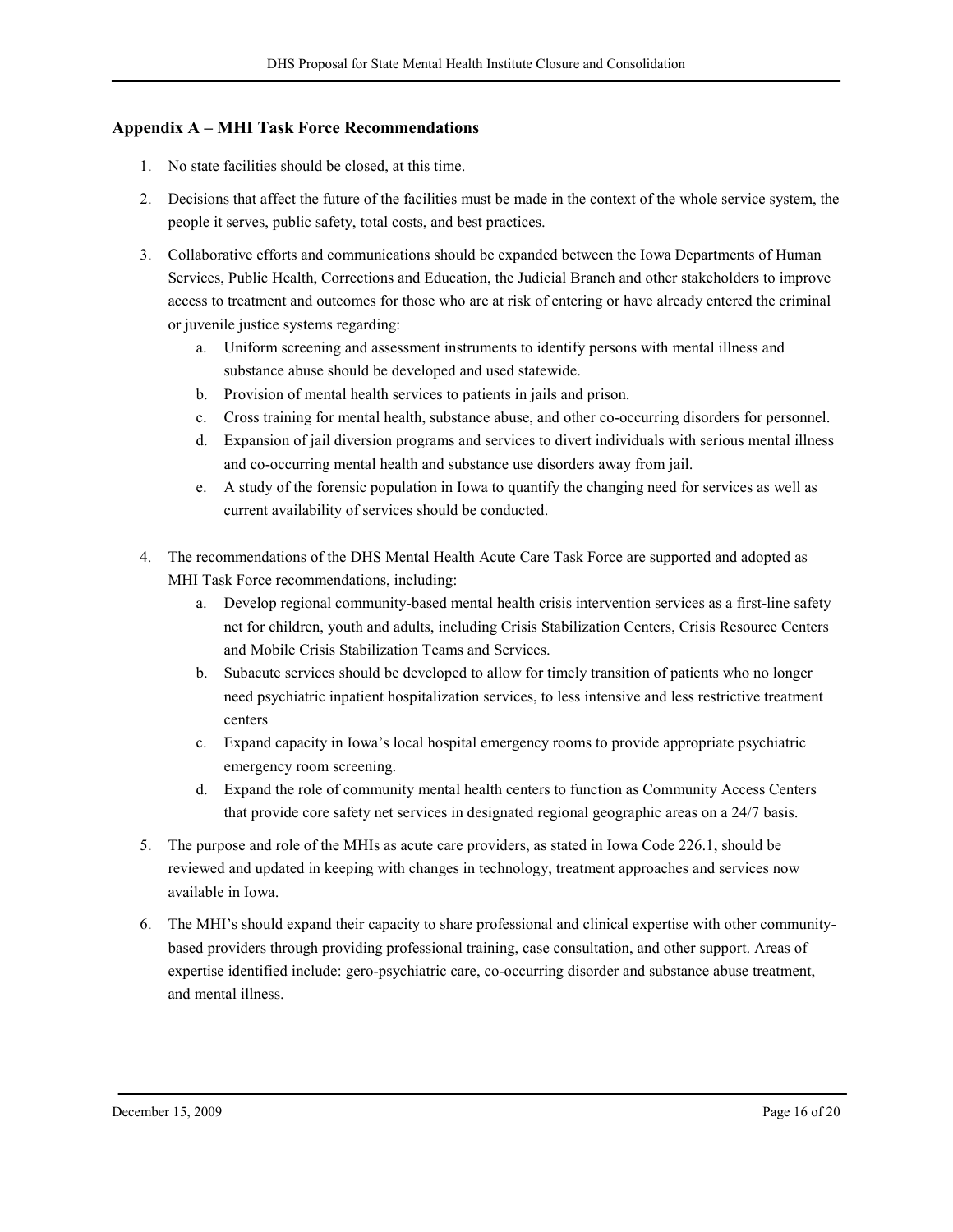#### Appendix A – MHI Task Force Recommendations (cont)

- 7. Creative collaborative opportunities and incentives should be explored with and by all universities, colleges and other public and private sector providers and DHS, including:
	- a. Physician, physician assistant, ARNP, psychology, nursing, counseling, social work and other professional training programs, that work with the MHIs and other mental health providers, in addition to already existing programs.
	- b. Granting state or other scholarships to recruit professionals in the areas of mental health and cooccurring disorders. Scholarship recipients could repay a scholarship by working in Iowa where professionals are needed.
- 8. DHS should be encouraged to continue to focus on cost containment strategies such as joint purchasing and shared staff when feasible.
- 9. Explore opportunities to gain eligibility for Medicaid reimbursement for adult inpatient services at the MHIs which is currently prohibited under a federal policy known as the IMD Exclusion (IMD = institution for mental disease exclusion).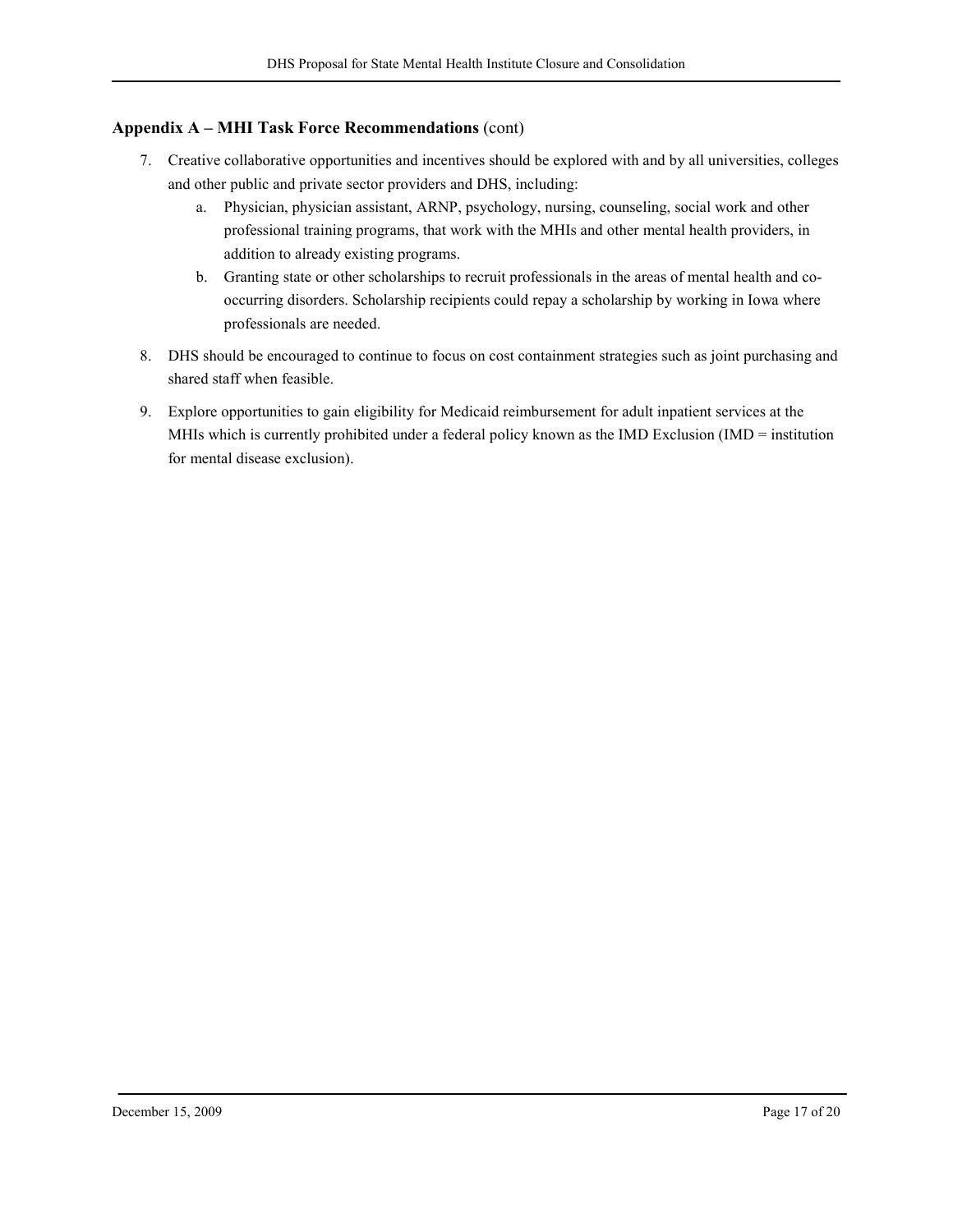## Appendix B – Cost/(Savings) Estimate Worksheet for Scenario #1

Scenario #1 is based on closure of the Mount Pleasant MHI and assumes a layoff of all 92.20 DHS personnel at the Mount Pleasant MHI, resulting in no personnel being administratively reassigned to work at the Independence MHI. Personnel affected by the layoff at the Mount Pleasant MHI could apply to work as one of the 94.50 new FTEs that they are qualified for at the Independence MHI, or some personnel could be eligible for hire for these positions by choosing the Independence MHI as an employment option on their recall list (created by those persons impacted by the reduction in force).

|                                                                                            |                                                                               | Projected    |               | Post 10% ATB |               |               | 1st Year         | Revised       |              | 2nd Year     |                                         |              | Revised     |  |
|--------------------------------------------------------------------------------------------|-------------------------------------------------------------------------------|--------------|---------------|--------------|---------------|---------------|------------------|---------------|--------------|--------------|-----------------------------------------|--------------|-------------|--|
|                                                                                            | FY2010                                                                        |              |               | FY2011       |               |               | Changes          | FY2011        |              | Changes      |                                         |              | FY2012      |  |
| <b>APPROPRIATIONS</b>                                                                      |                                                                               |              |               |              |               |               |                  |               |              |              |                                         |              |             |  |
| <b>Independence MHI</b>                                                                    |                                                                               |              |               |              |               |               |                  |               |              |              |                                         |              |             |  |
| General Fund                                                                               |                                                                               | \$           | 9,750,583 \$  |              | 9,750,583     |               |                  | \$            | 9,750,583    |              |                                         | \$           | 9,750,583   |  |
| Medicaid (100% GF)                                                                         |                                                                               | $\mathbb{S}$ | 9,045,894 \$  |              | 9,045,894     |               |                  | \$            | 9,045,894    |              |                                         | \$           | 9,045,894   |  |
| Move MTP Adult $(14)$ & DDx $(15)$ to IND                                                  |                                                                               |              |               |              |               | \$            | 1,331,949        | <sup>\$</sup> | 1,331,949 \$ |              | 665,975                                 | $\mathbf S$  | 1,997,924   |  |
| Move MTP Sub Abuse (50) to IND                                                             |                                                                               |              |               |              |               | S             | 1,987,183        | <sup>\$</sup> | 1,987,183 \$ |              | 993,592                                 | \$.          | 2,980,775   |  |
| Renovation (Capital)                                                                       |                                                                               |              |               |              |               |               | 319,640 \$       |               | 319,640 \$   |              | $(319,640)$ \$                          |              |             |  |
|                                                                                            | Total IND \$                                                                  |              | 18,796,477 \$ |              | 18,796,477    | $\mathcal{S}$ | 3,638,772        | $\mathcal{S}$ | 22,435,249   | $\mathbf{s}$ | 1,339,927                               | $\mathbf{s}$ | 23,775,176  |  |
| <b>Mt Pleasant MHI</b>                                                                     |                                                                               |              |               |              |               |               |                  |               |              |              |                                         |              |             |  |
| General Fund                                                                               |                                                                               | \$           | 1,837,357 \$  |              | 1,837,357     |               |                  | \$            | 1,837,357    |              |                                         | S            | 1,837,357   |  |
| Medicaid (100% GF)                                                                         |                                                                               | $\mathbf S$  | 5,752,587 \$  |              | 5,752,587     |               |                  | $\mathbb{S}$  | 5,752,587    |              |                                         | $\mathbb{S}$ | 5,752,587   |  |
| Move MTP (79) to IND                                                                       |                                                                               |              |               |              |               | S             | $(5,059,963)$ \$ |               |              |              | $(5,059,963)$ \$ $(2,529,981)$ \$       |              | (7,589,944) |  |
| One time Payout Costs                                                                      |                                                                               |              |               |              |               |               | 501,268 \$       |               | 501,268 \$   |              | 8,000                                   | \$.          | 509,268     |  |
|                                                                                            | Total MTP \$                                                                  |              | 7.589.944     | $\mathbf{s}$ | 7.589.944     | $\mathbf S$   | $(4,558,695)$ \$ |               |              |              | $3,031,249$ \$ $(2,521,981)$ \$         |              | 509,268     |  |
|                                                                                            | <b>Total IND + MTP</b> $\frac{\$}{26,386,421}$ $\frac{\$}{8}$ 26,386,421 $\$$ |              |               |              |               |               | $(919, 923)$ \$  |               |              |              | 25,466,498 \$ (1,182,054) \$ 24,284,444 |              |             |  |
| <b>DEPARTMENT OF CORRECTIONS</b>                                                           |                                                                               |              |               |              |               |               |                  |               |              |              |                                         |              |             |  |
| MTP Correctional - Shared Costs                                                            |                                                                               |              |               |              |               | S.            | 465,672 \$       |               | 465,672 \$   |              | $-$ \$                                  |              | 465,672     |  |
| MHI Cost/(Savings) + DOC Costs $$ 26,386,421$ \$                                           |                                                                               |              |               |              | 26,386,421 \$ |               | $(454,251)$ \$   |               |              |              | 25,932,170 \$ (1,182,054) \$ 24,750,116 |              |             |  |
|                                                                                            |                                                                               |              |               |              |               |               |                  |               |              |              |                                         |              |             |  |
| <b>Projected Appropriation Cost/(Savings)</b>                                              |                                                                               |              |               |              |               |               |                  | \$            | (454, 251)   |              |                                         | \$           | (1,636,305) |  |
| <b>FEDERAL &amp; COUNTY RECEIPTS Deposited to GF (offsets portion of GF appropriation)</b> |                                                                               |              |               |              |               |               |                  |               |              |              |                                         |              |             |  |
| Independence                                                                               |                                                                               | S            | 3,720,311 \$  |              | 3,720,311 \$  |               | 612,078 \$       |               | 4,332,389 \$ |              | 306,039 \$                              |              | 4,638,428   |  |
| Mt. Pleasant                                                                               |                                                                               |              | 1,568,191 \$  |              | 1,568,191 \$  |               | $(537,096)$ \$   |               | 1,031,095 \$ |              | $(268, 549)$ \$                         |              | 762,546     |  |
|                                                                                            | <b>Total GF Revenues S</b>                                                    |              | 5,288,502 \$  |              | 5,288,502 \$  |               | 74,982 \$        |               | 5,363,484 \$ |              | 37,490 \$                               |              | 5,400,974   |  |
|                                                                                            | <b>Projected GF Revenue Increase</b>                                          |              |               |              |               |               |                  | \$            | 74,982       |              |                                         | S            | 112,472     |  |
| <b>Net General Fund Costs/(Savings)</b>                                                    |                                                                               |              |               |              |               |               |                  | \$            | (529, 233)   |              |                                         | S            | (1,748,777) |  |
|                                                                                            |                                                                               |              |               |              |               |               |                  |               |              |              |                                         |              |             |  |
| <b>COUNTY NET CHANGE *</b>                                                                 |                                                                               |              |               |              |               |               |                  |               |              |              |                                         |              |             |  |
| MTP Adult & DDx to IND                                                                     |                                                                               |              |               |              |               | \$            | 41,581 \$        |               | 41,581 \$    |              | 20,790 \$                               |              | 62,371      |  |
| MTP Sub Abuse to IND                                                                       |                                                                               |              |               |              |               | S             |                  | \$            | $\sim$       | $\mathbf S$  |                                         | \$           |             |  |
| <b>Total County Increase/(Savings)</b>                                                     |                                                                               |              |               |              |               |               |                  | $\mathbf S$   | 41,581       |              |                                         | $\mathbf S$  | 62,371      |  |

\* Note: With no existing dual diagnosis or substance abuse programs at the Independence MHI, the report assumes the Mount Pleasant MHI county capped per diem will be utilized at the Independence MHI, resulting in no increased county cost or savings. The estimated cost impact is a result of utilizing the Independence MHI adult psychiatric county capped per diem.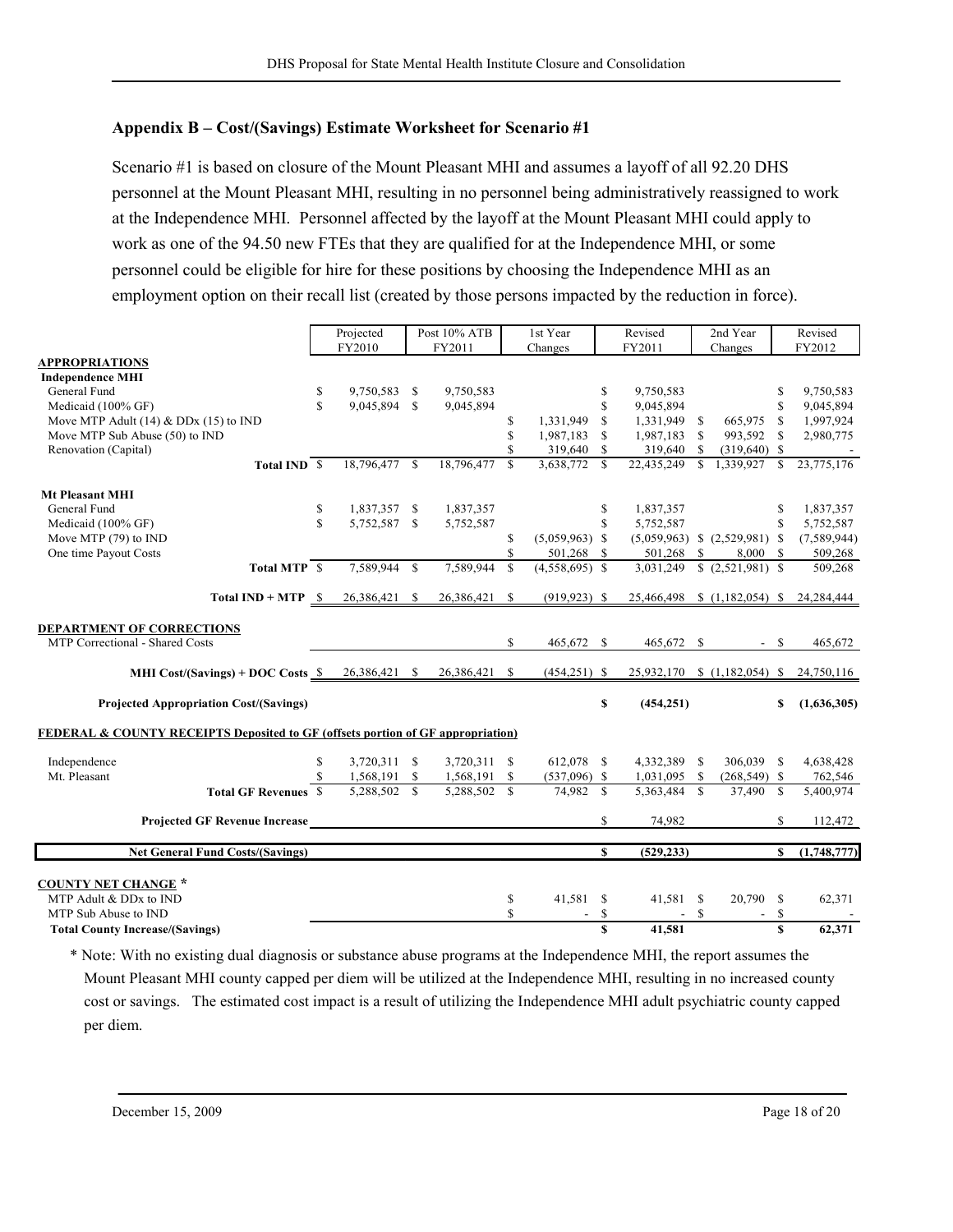# Appendix C – Cost/Savings Estimate Worksheet for Scenario #2

Scenario #2 is based on a consolidation of the Mount Pleasant and Independence MHIs which assumes that the 70 Mount Pleasant MHI personnel working in the same job classes as those that will be needed at the Independence MHI for the consolidated beds will be offered an administrative reassignment. With an administrative reassignment, the State has an obligation to pay for certain expenses. Accurate projections for costs are not possible as it depends upon the number of personnel that will chose to move and the actual reimbursement for which they would be eligible. However, to provide a perspective, the Department has calculated two separate estimates, as follows:

## High Relocation Costs

- All 70 eligible employees accept reassignment
- All 70 eligible employees are reimbursed at the maximum allowable rate of \$50,000 (per collective bargaining contracts and State Accounting Enterprise manual).
- Total cost of reassignment =  $$3,500,000 (70 \times $50,000)$ .

# Low Relocation Costs

- 70 employees are eligible for reassignment
- Employees meeting the rule of 88 will not accept reassignment
	- o 29 Mount Pleasant MHI employees meet the rule of 88
	- o 100% of these employees are in eligible classes
- Total number of employees available for reassignment =  $41 (70 29)$
- Of the 41 eligible employees, 50% or approximately 21 individuals, accept the administrative reassignment, and are reimbursed at the maximum allowable rate of \$ 50,000 (per collective bargaining contracts and State Accounting Enterprise manual).
- Total cost of reassignment =  $$1,050,000 (21 \times $50,000)$ .